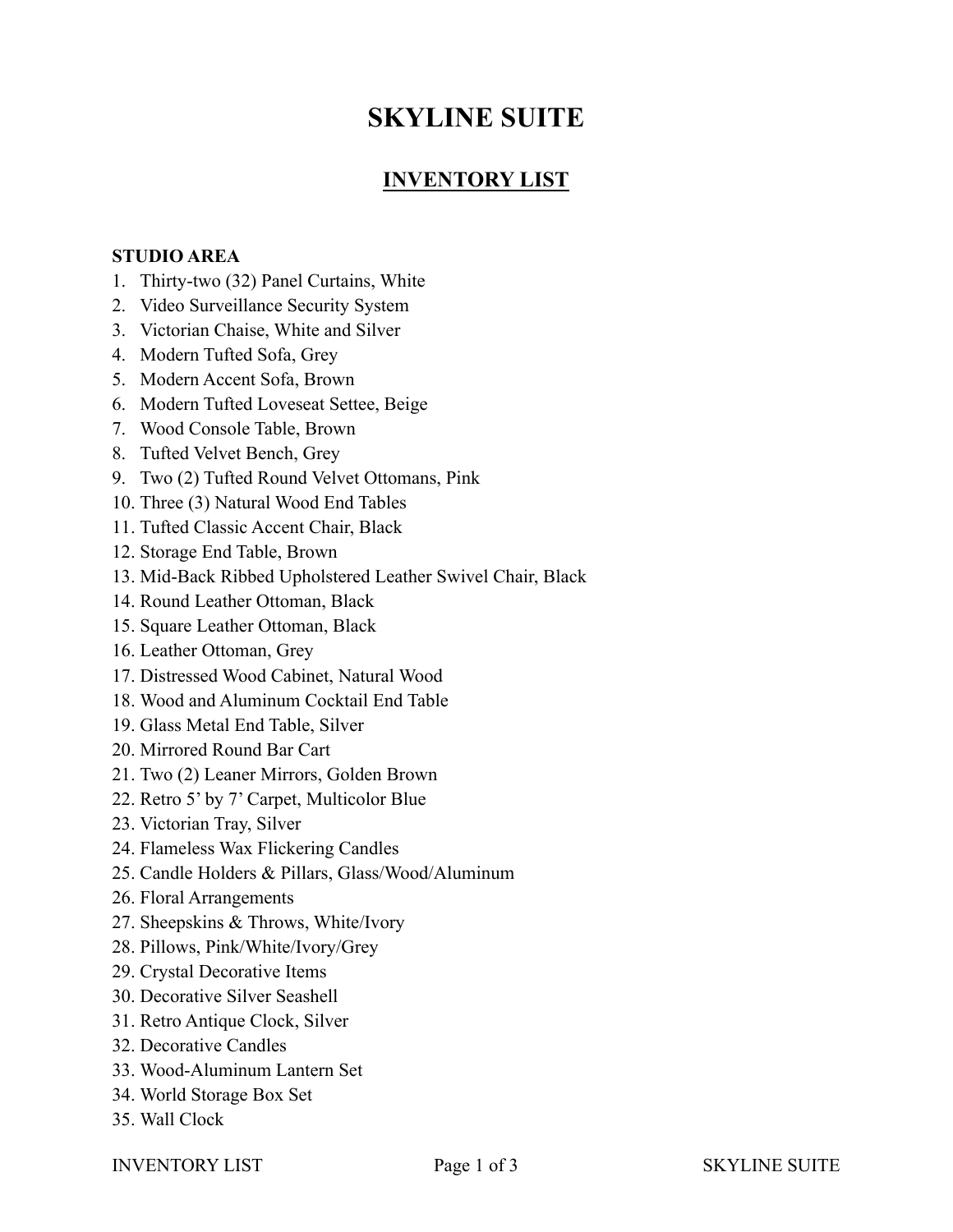#### SKYLINE PENTHOUSE

#### **GENERAL EQUIPMENT**

1. Dolly

- 2. 24" High Velocity Fan
- 3. Two (2) Tables, Black
- 4. Fifty (50) Foldable Chairs, White
- 5. Four (4) Six Foot Tables
- 6. Single Clothing Rack
- 7. Two (2) Leaner Make-up Frame Mirrors
- 8. Three (3) Stools
- 9. Three Way Room Divider, White
- 10. Projector **Additional Cost upon Request**

#### **KITCHENETTE AREA**

- 1. Wood Buffet Table
- 2. Frigidaire 25.6 cu. ft Refrigerator, Stainless Steel
- 3. Countertop Microwave, Black/Stainless Steel
- 4. Simple Human 45-Liter Trash Can